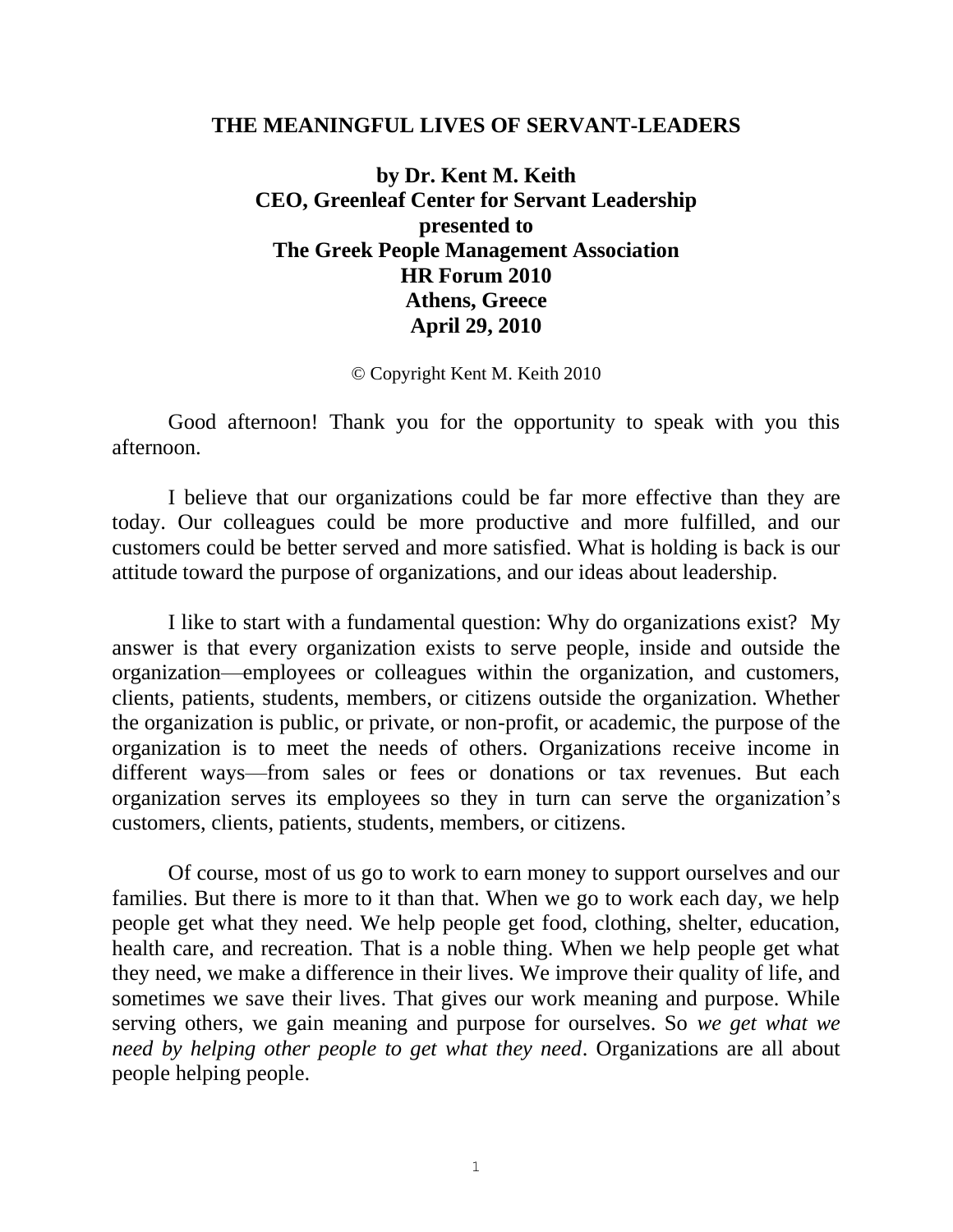I think this is what makes leading and managing so challenging. It is all about people, inside and outside the organization, and people are not easy. People are different, and people have needs, and people have problems, and people have potential, and people have good days and bad days, and people can cooperate and not cooperate. People are not easy. In the United States, business consultants often refer to the "hard" side of the business" as the part that is about resources—money, equipment, machinery, natural resources. They refer to the "soft" side of the business as the people side. I think that the people side of the business is much harder than the resources side, so I would say that the two sides of a business are not "hard" and "soft," but "hard" and "harder."

So it is not easy. But when we are good at identifying and meeting the needs of others, our organizations work very well. We will fulfill our purpose as an organization, and we will be successful as an organization. Customers will want our programs, products, and services, because we know what they need, and we are providing it. We are able meet their needs because our colleagues are performing at a high level. They are performing at a high level because we know what they need, and we are providing it.

So if the purpose of every organization is to meet people's needs, both inside and outside the organization, the most fundamental leadership question is: How should you lead, and how should you organize, if you really want to identify and meet the needs of others?

## **The Service Model**

The answer is servant leadership. As many of you know, the modern servant leadership movement was launched by Robert K. Greenleaf in 1970, when he published his essay, "The Servant as Leader." It was in that essay that he coined the terms "servant-leader" and "servant leadership." Greenleaf was a successful business executive, who worked for AT&T for 38 years. Toward the end of his career, he was Director of Management Research. It was his job to help AT&T leaders and managers be as effective as possible. After retiring in 1964, he established what is now the Greenleaf Center, and did some teaching and consulting. He concluded that the most effective leaders were those who were focused on others, not themselves. They identified and met the needs of others, rather than just trying to acquire power, wealth, and fame for themselves.

You have a handout with Greenleaf's famous definition of a servant-leader. Greenleaf said that the servant-leader is servant first. It begins with the natural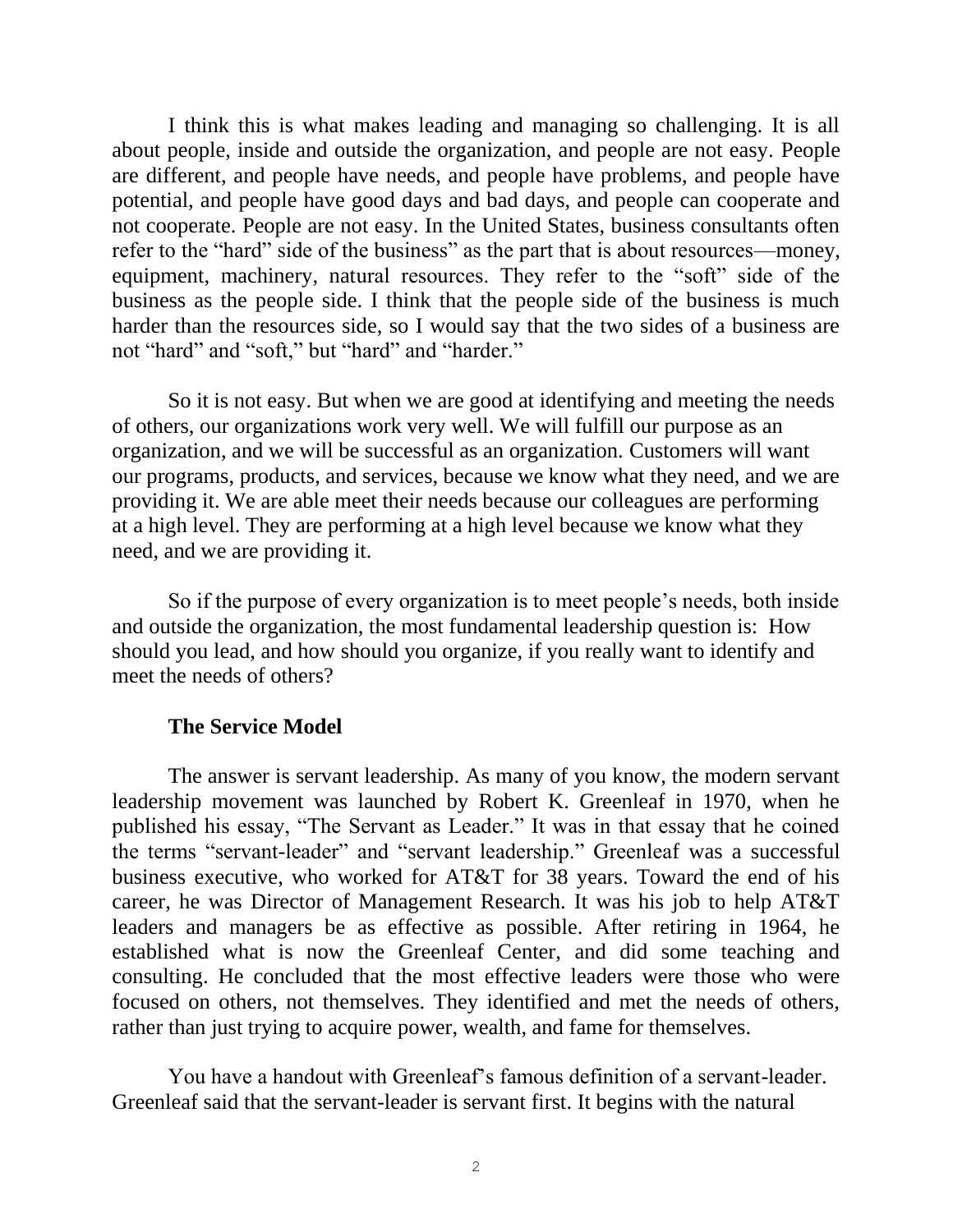feeling that one wants to serve. And as one emerges into leadership positions, one remembers that one's purpose is to serve. Leading is a way of serving. The test that Greenleaf proposed for servant leaders was this:

Do those served grow as persons? Do they, *while being served*, become healthier, wiser, freer, more autonomous, more likely themselves to become servants? *And*, what is the effect on the least privileged in society? Will they benefit or at least not be further deprived?

## **Defining Servant Leadership**

So who, exactly, is a servant leader? I like to say that a servant leader is simply a leader who is focused on serving others. A servant leader loves people, and wants to help them.

The power model of leadership says that leadership is about acquiring and wielding power. The service model says that leadership is about making a difference. So the servant leader does not ask, "How can I get power? How can I make people do things?" The servant leader asks, "What do people need? How can I help them to get it? What does my organization need to do? How can I help my organization to do it?" Thus, rather than embarking on a quest for personal power, the servant leader embarks on a quest to identify and meet the needs of others. That's the mission of a servant leader: To identify and meet the needs of others.

One way to contrast a power-oriented leader and a service-oriented leader is this: Power-oriented leaders want to *make* people do things. Servant leaders want to *help* people do things. That's why servant leaders are usually facilitators, coordinators, healers, partners, and coalition-builders.

There is another big difference between the power model and the service model of leadership. The power model assumes a hierarchy. Only a few people have power— those at the top of the hierarchy. In the service model, the hierarchy isn't really relevant. That's because *anybody* in a family, organization, or community can be of service. *Anybody* can identify and meet the needs of others. *Anybody* can respond to the call to be a servant leader.

Perhaps the simplest way to compare the power model and the service model is this. The power model is about *grabbing*. The service model is about *giving*. And when you give, you get something in return—you get a lot of meaning and satisfaction.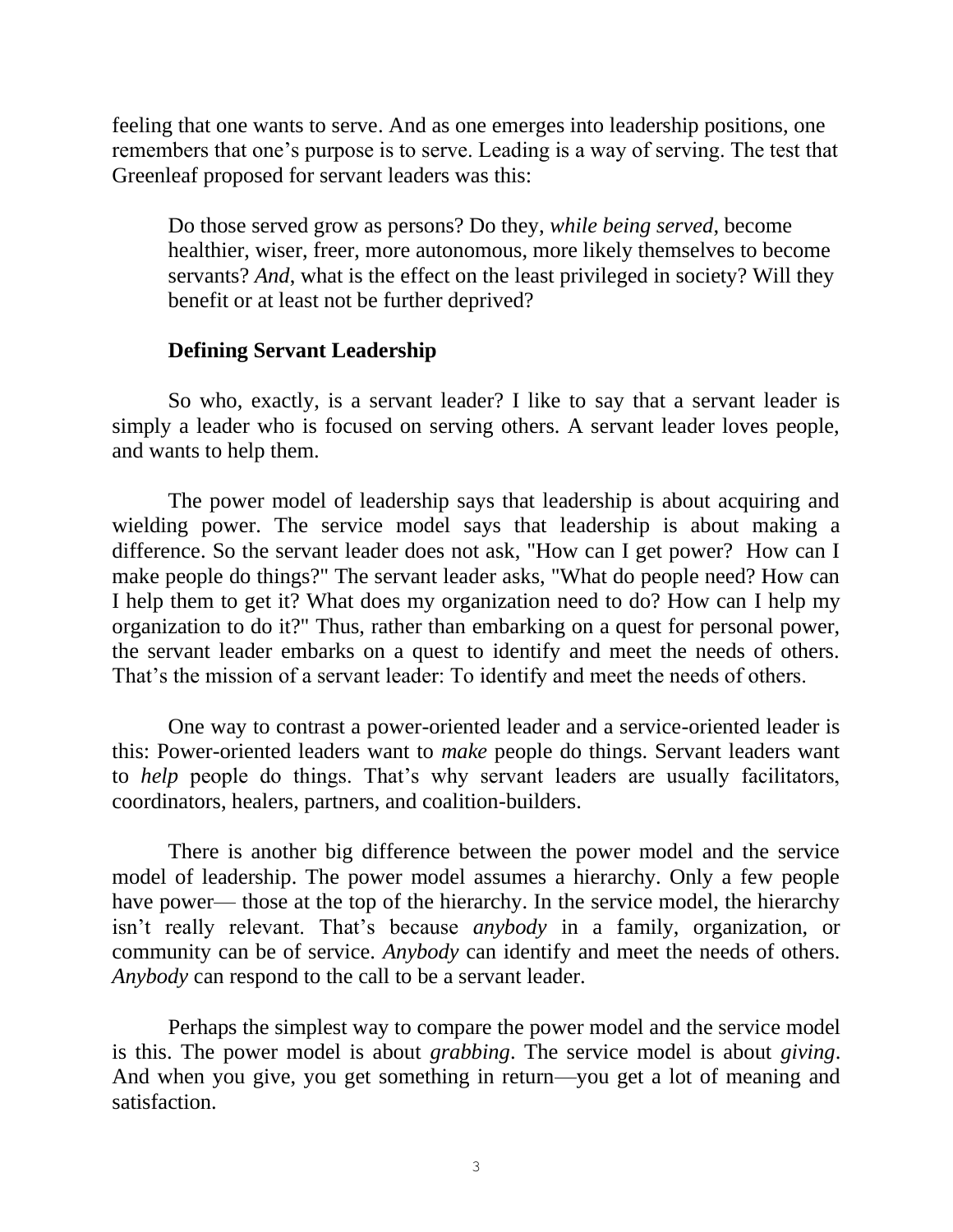Now, we live in a real world. We know that power abhors a vacuum. Somebody is going to exercise power, and it makes a difference who that somebody is. Certainly, a servant leader can accumulate and exercise power. A servant leader can even become angry and enter the fray to do battle. What is important is that the servant leader accumulates power or becomes angry *on behalf of others*. A servant leader acts in response to the way *others* are treated, not in response to the way he or she is treated. For the servant leader, power is only a tool. It is a means, not an end. There are other tools, other means, that are more important.

#### **Different Focus, Different Motivation**

Servant leaders can be political leaders, business leaders, non-profit leaders, coaches, friends, or neighbors. And they do the things that leaders do— they provide a vision, they motivate, they communicate, and manage. They do all the things that leaders do. What I think distinguishes them is two things. First, they are focused on others, not just themselves, and secondly, they are working hard to make life better for others, not just for themselves. That's what motivates them. This difference in focus and motivation is what really distinguishes servant leaders, regardless of their titles, roles, or positions in their organizations or society.

That difference in focus and motivation is easiest to see, I think, in the decisions that people make every day. A power-oriented leader who sits down to make a decision asks a different set of questions than a servant leader. A poweroriented leader will ask questions like this: What decision will enhance my power? What decision will make me look good? What decision will be a great way to get ahead of my chief rival? What decision will improve my relationship with my boss? What decision will position me better for my promotion? All poweroriented questions about the leader who is making the decision.

A servant leader asks a different set of questions. What needs should we be addressing? If we address this need, is there another one that is really more important that we should be addressing first? If we address this need, are we going to harm someone, or leave someone out? Is there going to be some harm that we can mitigate or reduce? What decision would be most consistent with the mission and values and goals of my organization? Those are different kinds of questions.

Now you ask these different sets of questions, you get different answers, and over time, the power-oriented leader and servant leader move in different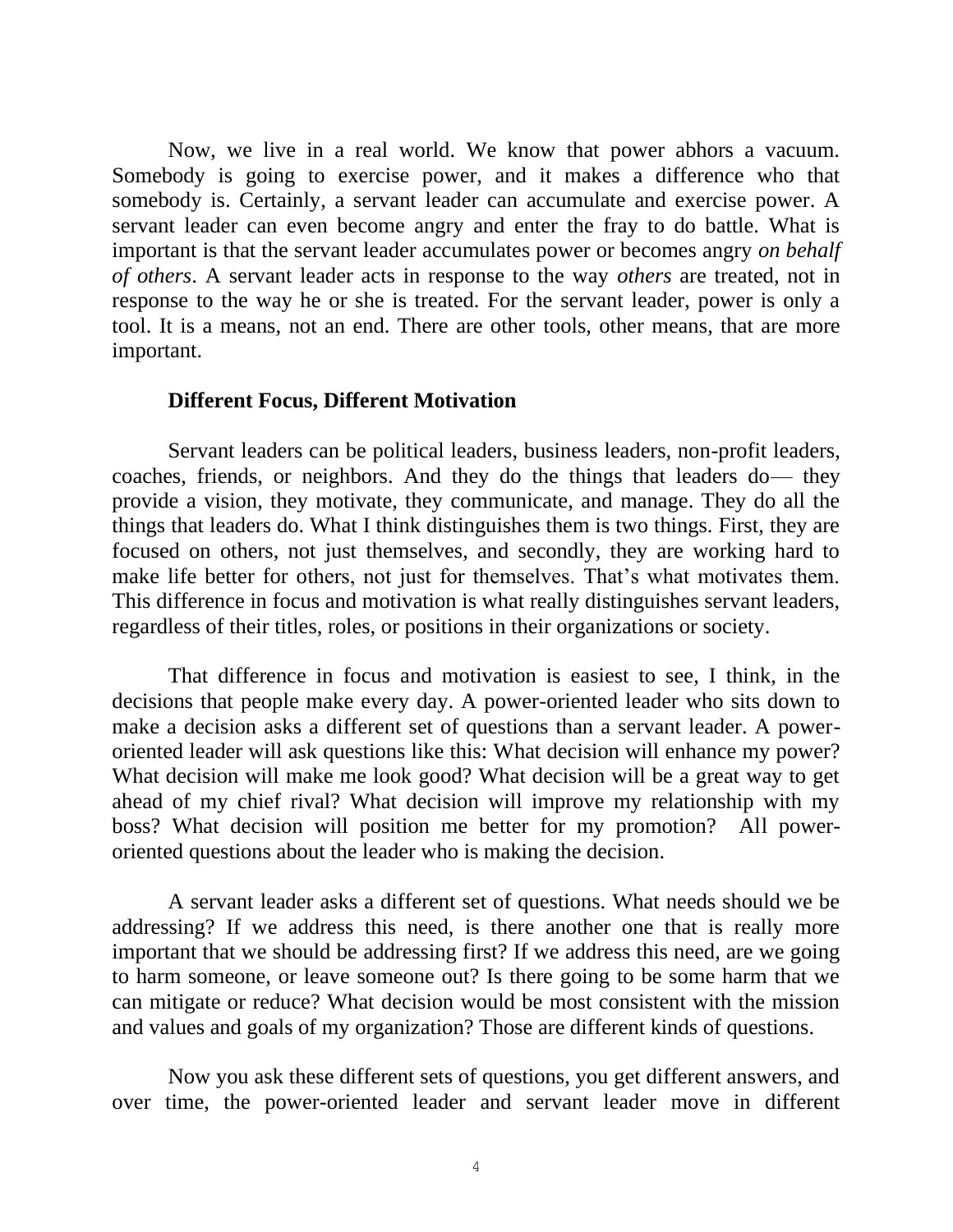directions. Basically, the power oriented leader moves toward the things that she or he wants, whereas the servant leader moves toward things that other people need. That's a big difference.

# **Key Practices of Servant Leaders**

The practical benefits of servant leadership are what gains high praise from leadership and management experts like Ken Blanchard, Stephen Covey, Peter Senge, Margaret Wheatley, and many others who have spoken at Greenleaf conferences. The simple fact is that servant leadership works. Let me share a few of the key practices of servant leaders.

# *Self-Awareness*

Our first key practice is self-awareness. Each of us is the instrument through which we lead. If we want to be effective, and have positive impacts on others, we need to be aware of who we are—our personalities, our strengths and weaknesses, our biases, our skills and experiences, the way we talk and move and act. Because other people are always watching.

Servant leaders know that their moods are contagious, and people are always watching to see what their mood happens to be. A servant leader who projects a positive mood helps produce enthusiasm and cooperation among team members, which in turn produce success for the team.

Self-awareness includes knowledge of the impact that one's words and deeds have on others. Servant leaders are aware that saying one thing and doing another can destroy trust. Conversely, being true to your word, even when it is awkward or difficult, can build trust.

One of the hardest things to learn as a leader is that a grimace, an offhand remark, or a joke in poor taste can have a lasting negative impact on others. Conversely, a smile, a thoughtful remark, and an encouraging word can have a lasting positive impact.

Self-awareness arises from reflection. It is hard to see ourselves as others see us. What we learn about ourselves often depends on reflection—taking the time to think about how we behave, and why, and when, and consider whether there are other, better, more appropriate, more effective, more thoughtful ways to behave. We can do this while taking a walk, or listening to music, or sitting quietly before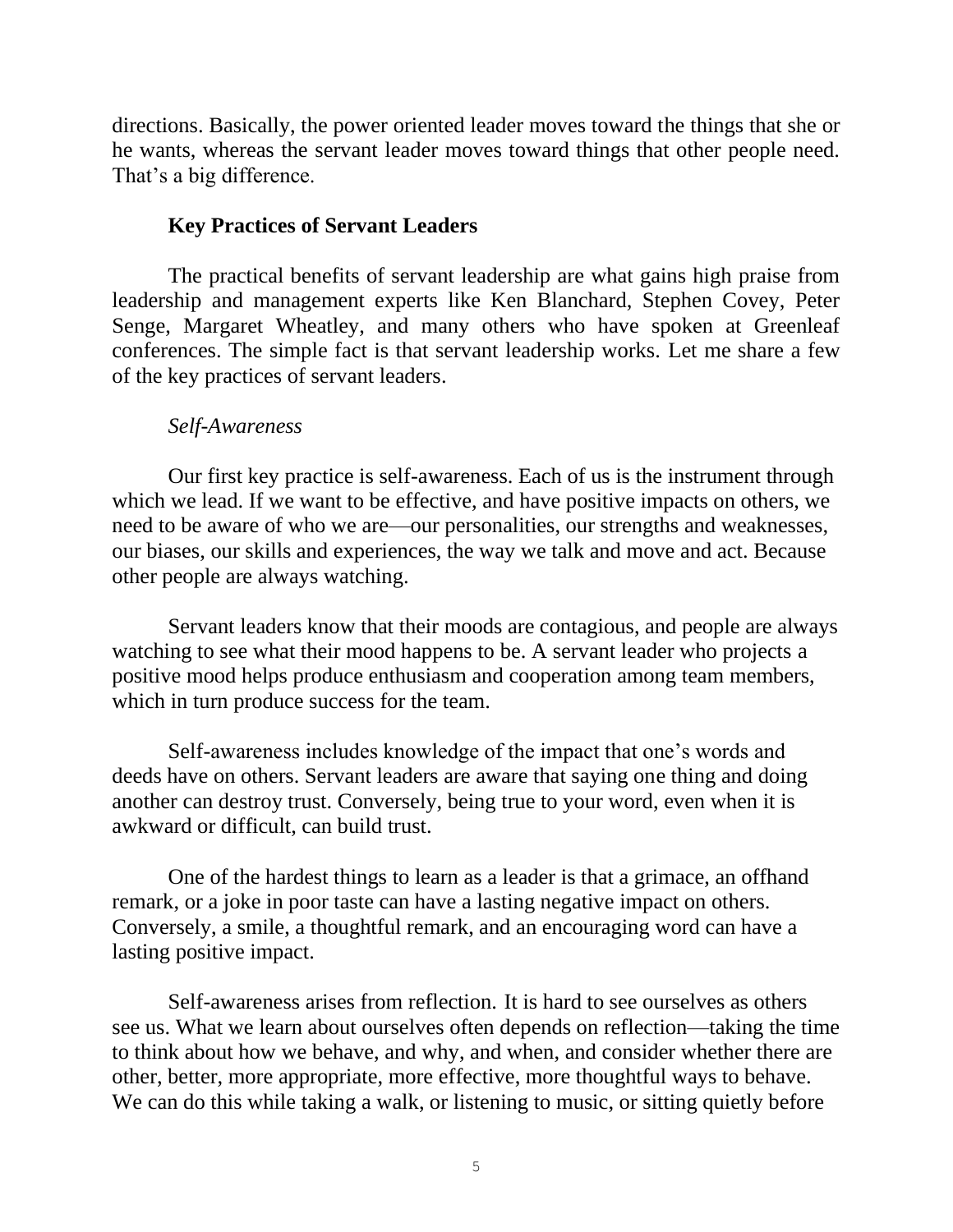or after work. Servant-leaders take time to reflect.

## *Listening*

First, servant leaders do a huge amount of listening. They don't begin with the answer, the program, the procedure, the facility. They don't begin with their own knowledge or expertise. They begin with questions that will help identify the needs of others. What do people say when asked about their needs, their wants, their hopes, their dreams? Servant leaders use personal observation, discussions, suggestion boxes, informal interviews, formal interviews, surveys, focus groups, and other forms of research to identify the needs of others. They watch and listen before they take action. They try hard to identify needs, before they try to meet them.

Taking time to identify needs is moral and respectful. It is also very practical. If we are good at identifying needs, we will be in a great position to meet those needs. If we meet those needs, we will be effective leaders and we will provide relevant products, programs, and services. That means we will succeed in having customers, clients, patients, members, and students. We will thrive, because we listened, and made sure that what we offer is what people need.

One problem is that most organizations are run by experienced professionals who know a lot about what their customers want. They know a lot, so they aren't driven to learn more, which means that *they don't know enough*. Times change, demographics change, the market changes, and they get out of touch, out of synch with their customers. When sales begin to slip, they increase their marketing and sales efforts instead of increasing their listening efforts. This is unfortunate, because nothing is harder than trying to sell a program or product or service to people who don't want it. If you are good at listening and responding to what you hear, people will be *asking* for your product or service, instead of resisting it.

# *Changing the Pyramid*

To do a good job of listening, you need to be sure that everyone in your organization, from top to bottom, is paying attention to your customers or students or patients every day.

That is hard to do if you operate with a traditional hierarchy, shaped like a pyramid, with only a few people at the top—the President or CEO, CFO, CIO and then more middle managers, and then the largest number of people at the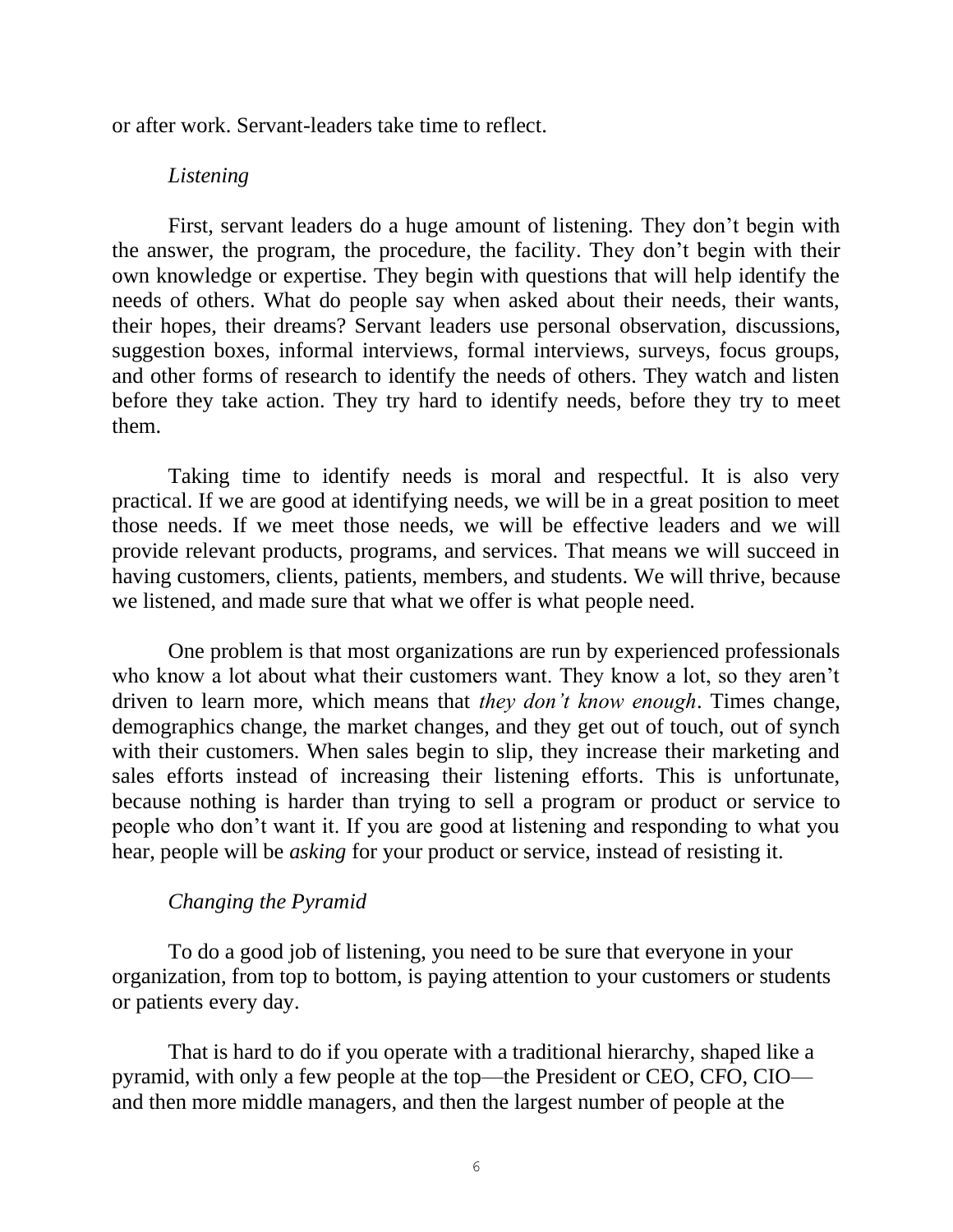bottom, the people who deliver the programs, products, or services. You have to invert this pyramid, or at least lay the pyramid on its side, if you want everybody to stay focused on customers.

The reason is that in the traditional pyramid, people pay more attention to their bosses than to their customers. People are looking "up" to their bosses, rather than "out" to the customer. The problem is that pleasing your boss may have nothing to do with pleasing your customers. You can please your boss, and she can please her boss, and he can please the Board of Directors, without anybody really paying attention to the wants and needs of the customer. So you have to invert the pyramid, or tip it over, so that everyone can focus on the customer.

Of course, if you are the leader, it makes sense to stand at the top of the pyramid long enough to articulate the mission and the vision and establish the goals, so that everyone knows where they are headed. But then you need to focus on implementation, or the mission and vision and goals will come to nothing. Focusing on implementation means helping your direct reports, who help their direct reports, who help the customers. You make sure that everyone has the training, and the resources, and the time to implement the vision and serve the customer. You run interference for your direct reports when they need it. You give them the help they need to be effective.

Another problem with the traditional pyramid is that the person at the top of the pyramid—let's call that person the President—has difficulty getting accurate information or testing his or her ideas. The President is usually not part of the grapevine, and people tend to tell the president only what they *want* the president to know, not what the President *needs* to know. Information gets filtered. And not too many people are comfortable telling the president that his newest idea is a lousy one. Unless they have already announced their retirement or have another job lined up, they just aren't going to tell him what they really think. So the President can lose touch, and may come to think of himself as exceedingly brilliant and nearly infallible. His ideas must be great. After all, nobody is challenging them.

This problem is actually easy to solve. What you need leading your organization is not an individual chief, but a team. You need a council of senior leaders and managers who trust each other, share information, and test each other's ideas. You need a team of senior leaders whose members are comfortable talking to each other as equals. The President or CEO should be *first* among equals, with the authority to make the final decisions, but she needs to be accessible, open to challenge, and receptive to the real news, not the filtered news. This will help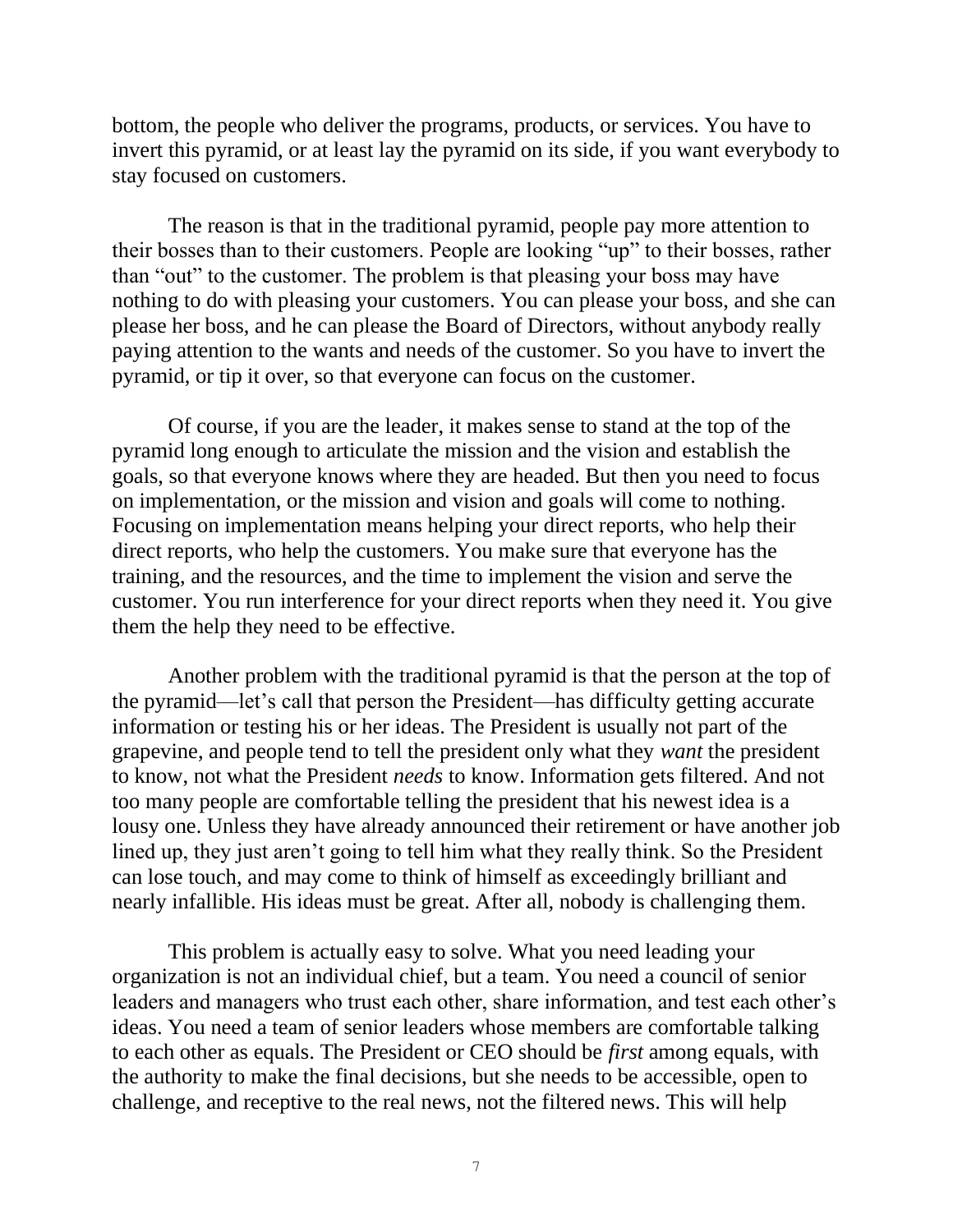connect the President with the rest of the organization and the customers it serves.

# *Developing your people*

Obviously, your organization's ability to listen to and serve your customers will only be as good as your people—your colleagues, associates, or employees. Most of us work in service industries or knowledge industries, in which our people are by far our biggest asset. You will want to train and develop your people, so that they are good at listening and serving your customers, in addition to having whatever technical skills are required by their jobs. If you take care of your people, they will take care of your customers.

TDIndustries is a highly successful air conditioning and specialty construction company based in Dallas. It has been on *Fortune* magazine's list of the 100 Best Companies to Work for in America. In fact, it has been on the list every year since the list was started, so *Fortune* magazine has put TDIndustries in its Hall of Fame. The company's "Mission Statement" is not about profit, or market share, or leadership in technology. The Mission Statement is about developing people. It says: "We are committed to providing outstanding career opportunities by exceeding our customers' expectations through continuous aggressive improvement."

The Mission Statement is elaborated by saying, "We believe in continuous, intense 'people-development' efforts, including substantial training budgets." In a world in which employee turnover is very expensive, TDIndustries has the competitive advantage of attracting and keeping excellent employees. They do it by constantly developing their people.

## *Coaching, not Controlling*

One of the best ways to develop your people is to constantly coach and mentor them. If you want your employees to know how to serve your customers, you need to coach your employees, not control them.

In a lot of old management textbooks, the assumption was that a manager is there to "control" his or her unit or organization. The people who report to the manager constitute his or her "span of control." The manager's job is to "keep things under control." But micro-managing, or focusing only on compliance, doesn't bring out the best in others. Bring out the best in others involves engaging, inspiring, coaching, and mentoring.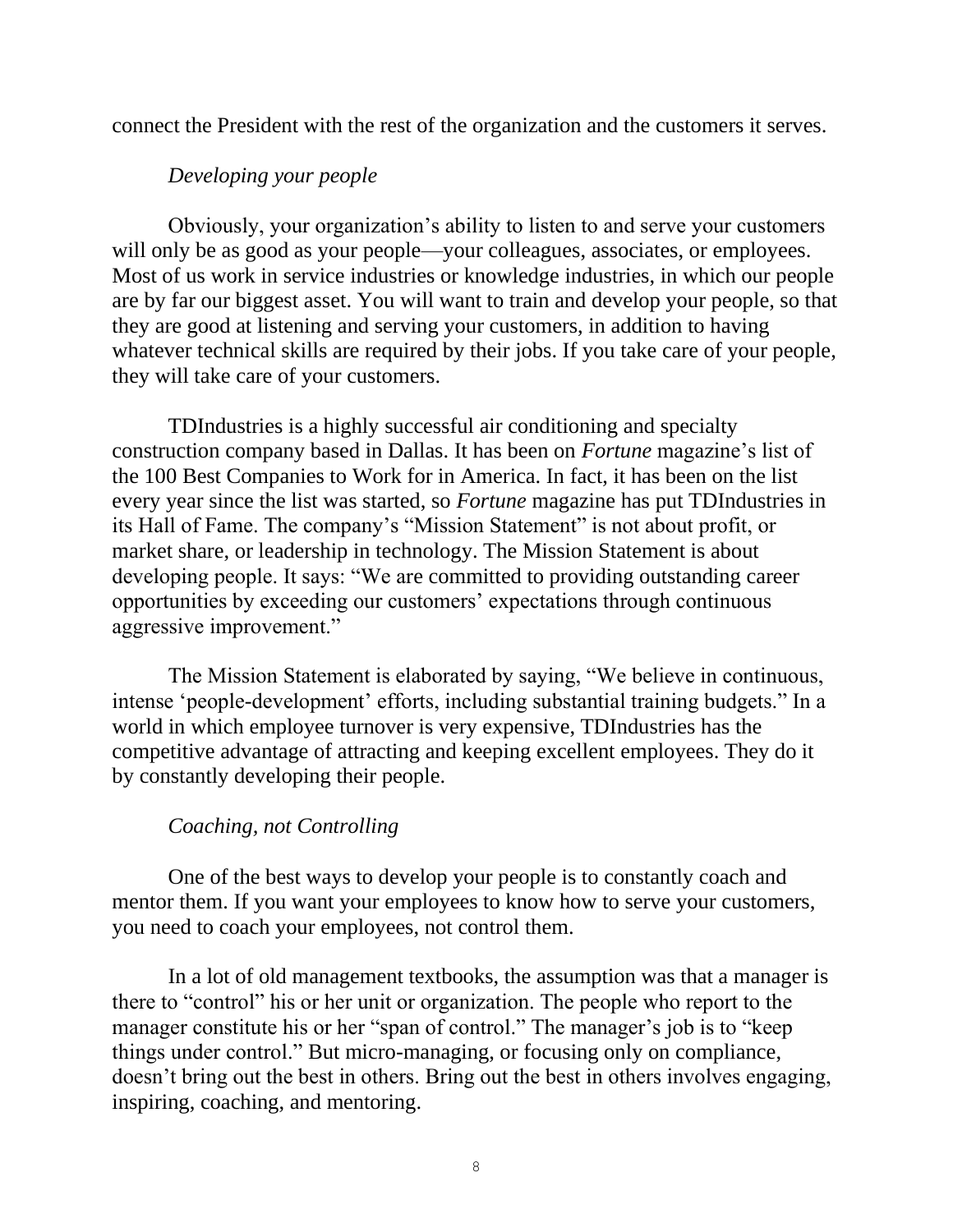Giving orders is not enough. You have to make sure that people understand the order, see the purpose of the order, have the resources to follow the order, and are willing and able to do what needs to be done. That is best accomplished through coaching and mentoring.

# *Unleashing the energy and intelligence of others*

If you are training and developing your colleagues, and you spend time coaching and mentoring them, then you will be comfortable allowing them to make decisions. You can unleash the energy and intelligence of your employees.

Not unleashing the energy and intelligence of others is extraordinarily sad and wasteful. Knowledge and skill are needed at all levels, and everyone counts. It doesn't make any sense to have lots of people in an organization, but let only a few people—those at the top—use their full potential. The people at the top of the pyramid can't *know* everything or *do* everything. They are only human; they have limits. Meanwhile, the organization is paying for *all* its people. Why not engage them fully in the work at hand? When everybody is fully engaged, the organization will be better able to understand and respond to the needs of colleagues and customers.

These are some of the key practices of servant leadership that are extremely practical, and get very positive bottom-line results.

# **The Meaningful Life of Servant Leadership**

I believe that servant leadership is ethical, because it is about serving people, not using people. It is about treating other people with respect, and seeking to identify and meet their needs. I also believe that servant leadership is practical. The key practices of servant leaders get good results for their organizations. Finally, I believe that servant leadership is meaningful. It is a meaningful way to live, and a meaningful way to lead.

There are at least three benefits to finding meaning in life and at work: (1) intrinsic motivation, (2) good mental health, and (3) deep happiness. I'd like to talk about each of these three benefits.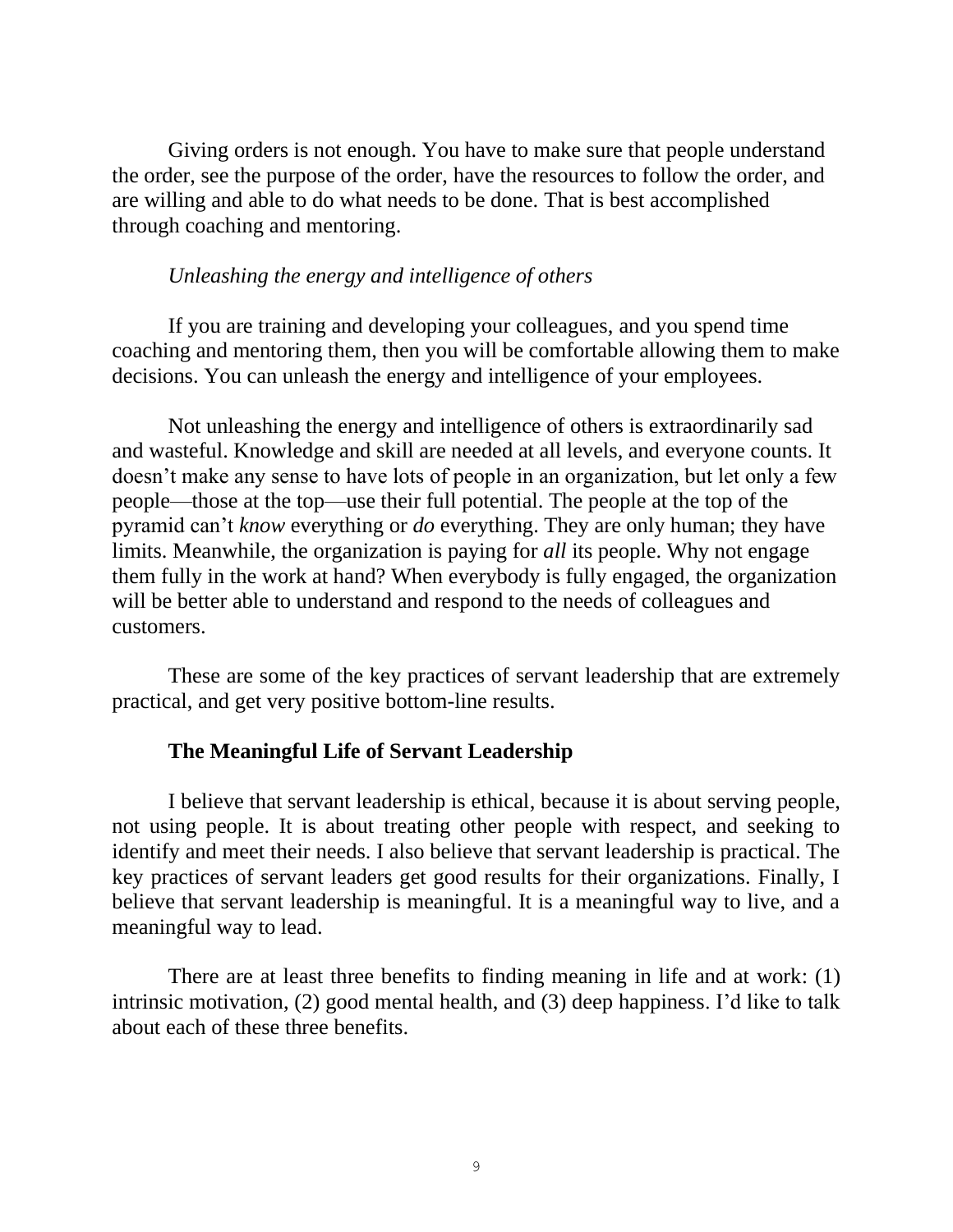#### *Meaning as an intrinsic motivator*

First, meaning is an intrinsic motivator. People who are intrinsically motivated are more productive, more innovative, more committed, and less likely to feel stress or burn out, than those who are extrinsically motivated.

As you know, extrinsic motivation applies when people are motivated by something other than the work or activity, while intrinsic motivation applies when people are motivated by the work or activity itself. For example, in school, a student who studies to get a good grade in order to get money from Dad or Mom, is *extrinsically* motivated. A student who studies because he or she is interested in learning, and enjoys learning, is *intrinsically* motivated. We are intrinsically motivated when we do things because we want to, not because we have to. We are intrinsically motivated when we do something because it is fun or good or the right thing to do, or it is meaningful and fulfilling.

Going back at least as far as the industrial revolution, extrinsic rewards have been heavily emphasized in the work place. Extrinsic rewards are wages, benefits, bonuses, and working conditions, as well as negative threats such as punishment or dismissal. Extrinsic rewards will always be important. We need to earn money to take care of ourselves and our families. But people want more than that, and need more than that, if they are to be happy, productive, energized, committed, and innovative. They need to be intrinsically motivated by meaning and purpose.

## *Meaning and mental health*

A second benefit of finding meaning at work is that meaning is an intrinsic motivator, and those who are intrinsically motivated have better mental health. Edward L. Deci wrote a book titled, *Why We Do What We Do: Understanding Self Motivation*. The book reports on a study done on six types of life aspirations. Three were extrinsic—the aspiration to be wealthy, famous, and physically attractive. The other three were intrinsic—the aspiration to have meaningful personal relationships, to make contributions to the community, and to grow as individuals.

Notice that the extrinsic goals are about what one *has*. The intrinsic goals are about who one *is*. The research showed that people who were heavily focused on extrinsic rewards had poor mental health, while those who were focused on intrinsic rewards had more vitality, higher-self esteem, and a greater sense of well being.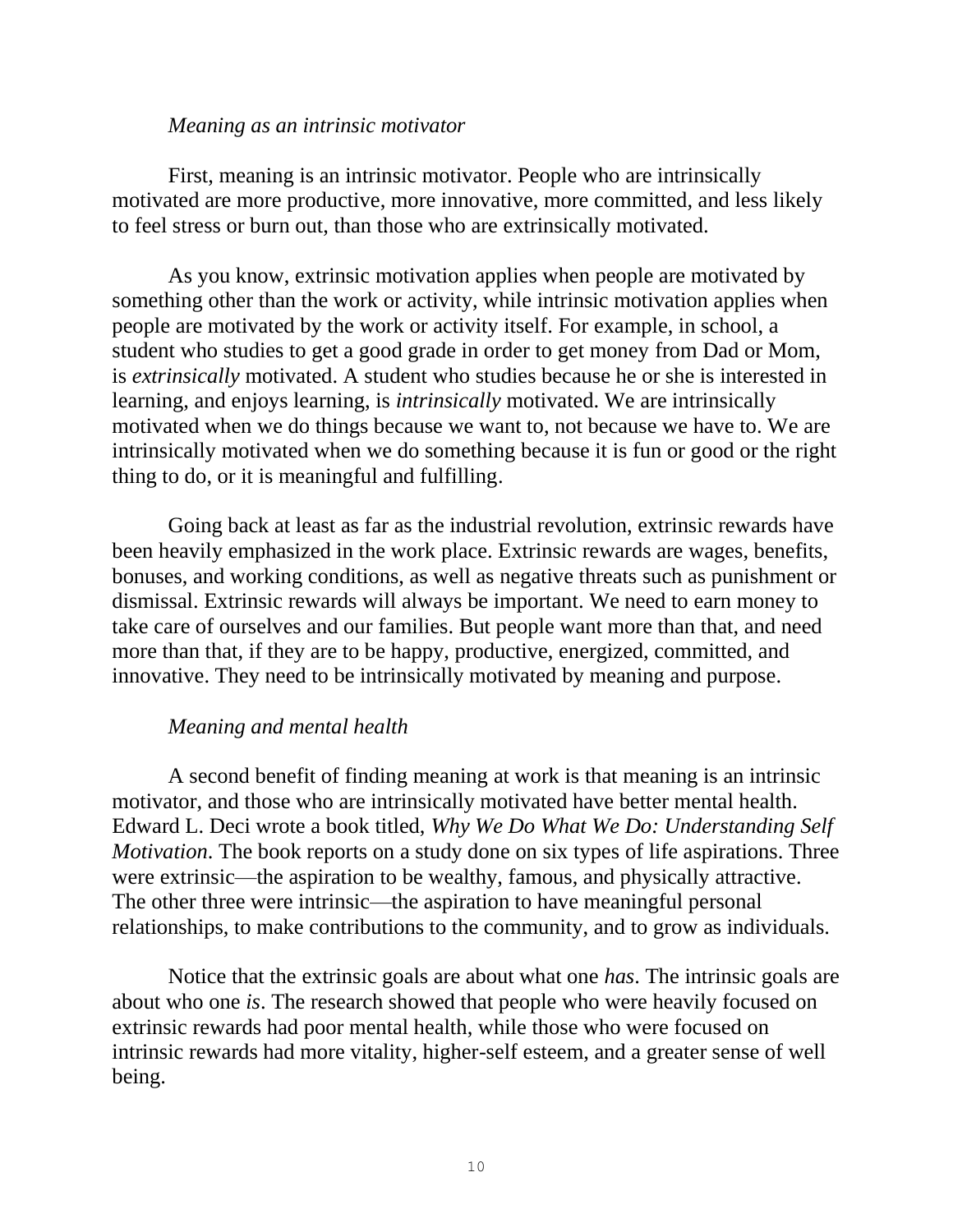### *Meaning and Deep Happiness*

Finally, let's look at deep happiness. I believe that each of us can be and should be deeply happy. What do I mean by "deep happiness"? I mean the kind of happiness that touches your spirit and connects with your soul. It is hard to describe. Some people call it self-fulfillment, or self-actualization, or being centered. Others call it living their passion, or following their bliss. For people of faith, it is about finding the divine will for their lives, and then living that will.

Seeking deep happiness is not selfish. I am not suggesting that you try to be happy *instead* of others or *at the expense* of others. I am suggesting that you should be deeply happy so that you will be at your best, and will be able to help others to be deeply happy and at their best, as well. When we experience deep happiness we are ready to really help others. We become more loving, more giving, more patient, more enthusiastic. We become a gift to others. So we should be deeply happy for their sake as well as ours.

There is no question that meaning and purpose are keys to being deeply happy. There is lots of research, and we learn this through our own experience. So—if you want to be deeply happy, the most fundamental question is not: Am I a success or a failure? The most fundamental question is not: Is my life hard or easy? The most fundamental question is not: Do people appreciate me? The most fundamental question is: Is my life meaningful? *Is my life meaningful*? If you can answer yes to that question, you can be deeply happy.

## **My Hobby**

If meaning is so important, where do we find it? I'd like you to answer that question for yourself. One of your handouts is a self-survey of sources of meaning at work. What I would like you to do now is to fill out the survey. Please follow the instructions, and rate each source of meaning. A "1" is low, and a "10" is high. Rate each source of meaning separately. Then, go back and look at the ones that received your highest rating, and write them down.

There are no right or wrong answers. But over the past seven or eight years, I have been surveying people, and asking them about the sources of personal meaning in their lives and in their work. I do not have any random samples, so I cannot extrapolate to larger populations. However, I think the results are interesting.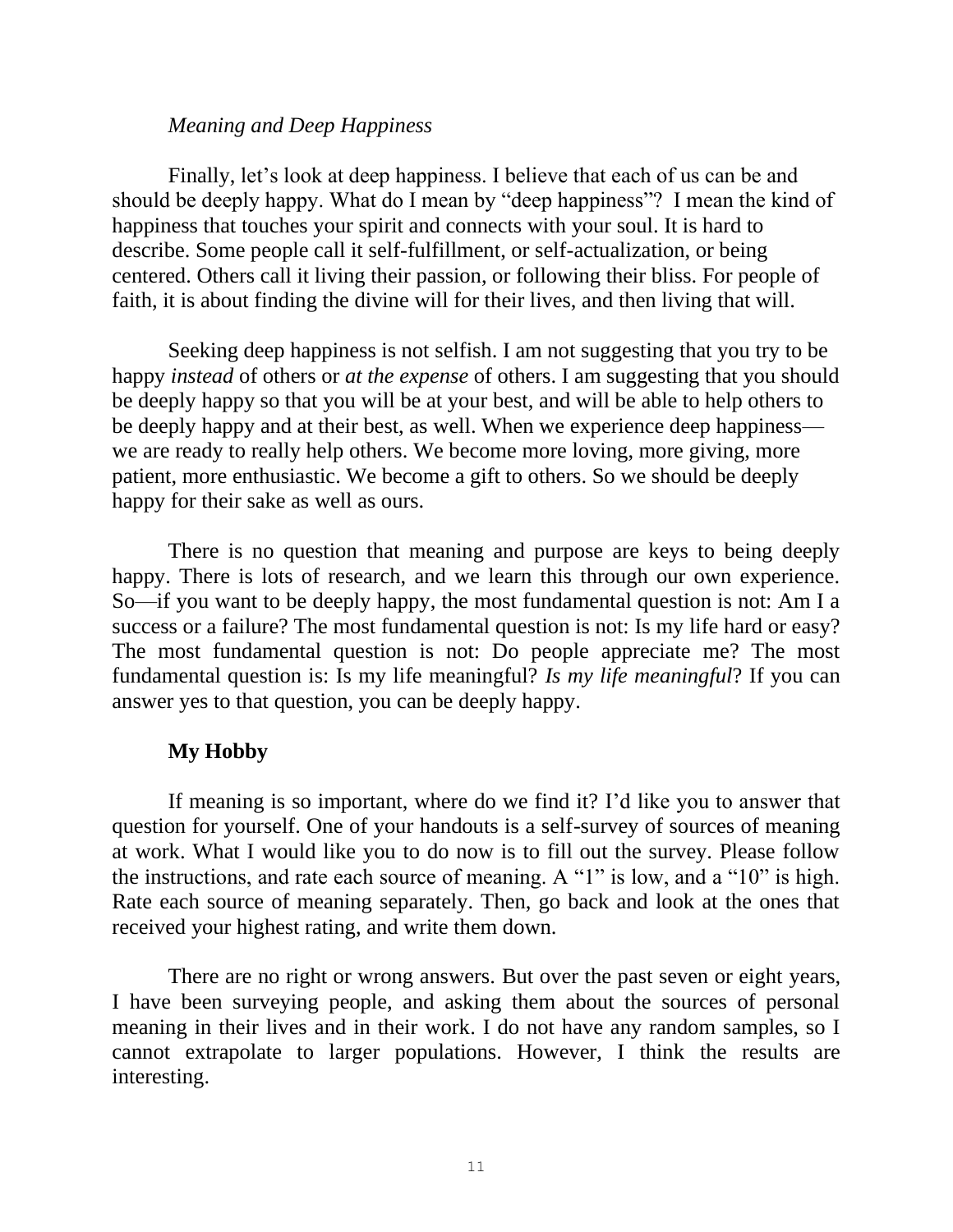First, meaning at work. I have surveyed a number of leaders in a variety of organizations in the United States—leaders and managers of an insurance company in New York, a bank in California, public school leaders in Hawaii, and so forth. Each group is different, but their highly rated sources of meaning tend to be the same, as are their lowest-rated sources. At the top of the ratings, the top one third, are usually:

Always doing my personal best Making a difference Living my values Setting a good example Supporting my family A sense of accomplishment Always doing what's right Being appreciated by customers Being a good leader A sense of progress Solving problems

These are wonderful sources of meaning at work. "Supporting my family" and "being appreciated by customers" are extrinsic, but all the others are sources of meaning intrinsic to the work itself.

The lowest rated sources of meaning at work are usually:

Winning My salary/wage Recognition by superiors Having power/influence Accumulating wealth Fame

These are mostly extrinsic—salary and wealth, recognition, power, and fame. Nobody is against these things, but they are not nearly as important as the other, intrinsic sources of personal meaning.

I have also collected about 3,500 survey forms on the meaning of life. Again, I do not have any random samples, so I cannot extrapolate to larger populations, and my samples are all in the United States—except for a group of 12 people in Albania.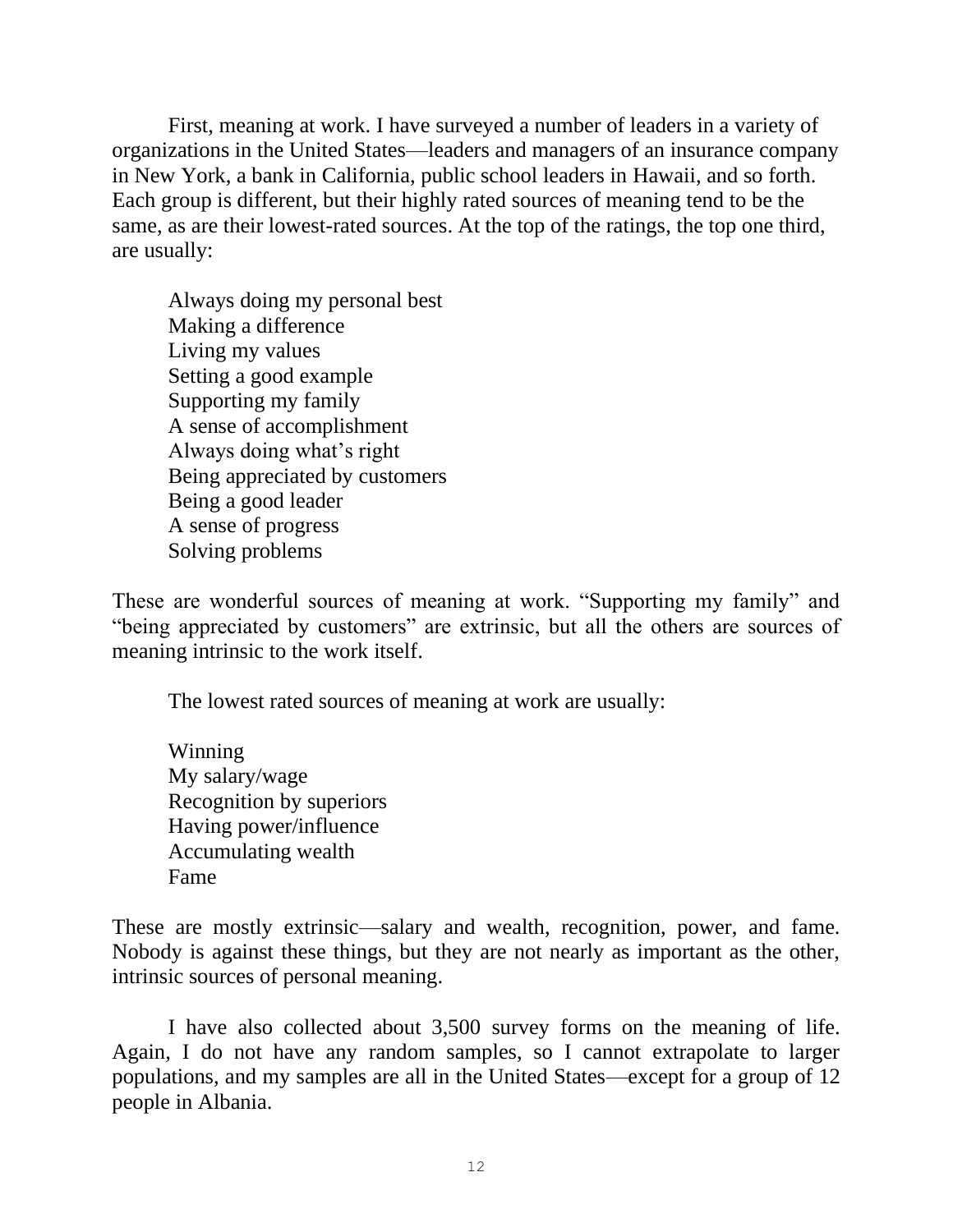Here is what I've learned from these 3,500 people. All but one of the groups that I surveyed rated the same source of meaning highest. That source was "family." And the one group that didn't put "family" highest put "giving and receiving love" the highest, and family was right behind.

You know what always comes out high? On a scale of 1 to 10, where 1 is low and 10 is high, the high 8's and 9's are always "my family," "giving and receiving love," "intimate relationships," "doing my personal best," "living my values," and "a sense of accomplishment." Those are wonderful sources of personal meaning.

I think it's also interesting to see what gets a low rating. Power, wealth, fame, and winning—they're always down low, a 3, 4, 5, or 6. People are not against these symbols of success, they just know that they don't provide a lot of meaning.

# **Four Universal Sources of Meaning**

If I had to boil it down to just four things, I'd pick these. These are four principles or ideas that I think can be found in most of the world's great religions and the teachings of many spiritual leaders, and are things that we learn as we grow and experience life. You won't be surprised. Here they are: One, love people. Two, help people. Three, live ethically. Four, don't be too attached to material things. Love people, help people, live ethically, and don't be too attached to material things.

I think there is probably a causal relationship here, because I think that when you love people, you want to help them. And if you are loving people and helping people, you want to treat them right—you want to be ethical in the way you behave. And if you are focused on people, you're probably not too worried about material things.

# **Two core sources of meaning**

There is another way to narrow it down, to only two core sources of meaning: (1) focus on others, and (2) become part of something larger than yourself. Focusing on others includes loving people, and helping people, and treating them right. Becoming part of something larger than yourself is about joining with others in a team, an organization, a movement, a cause that makes a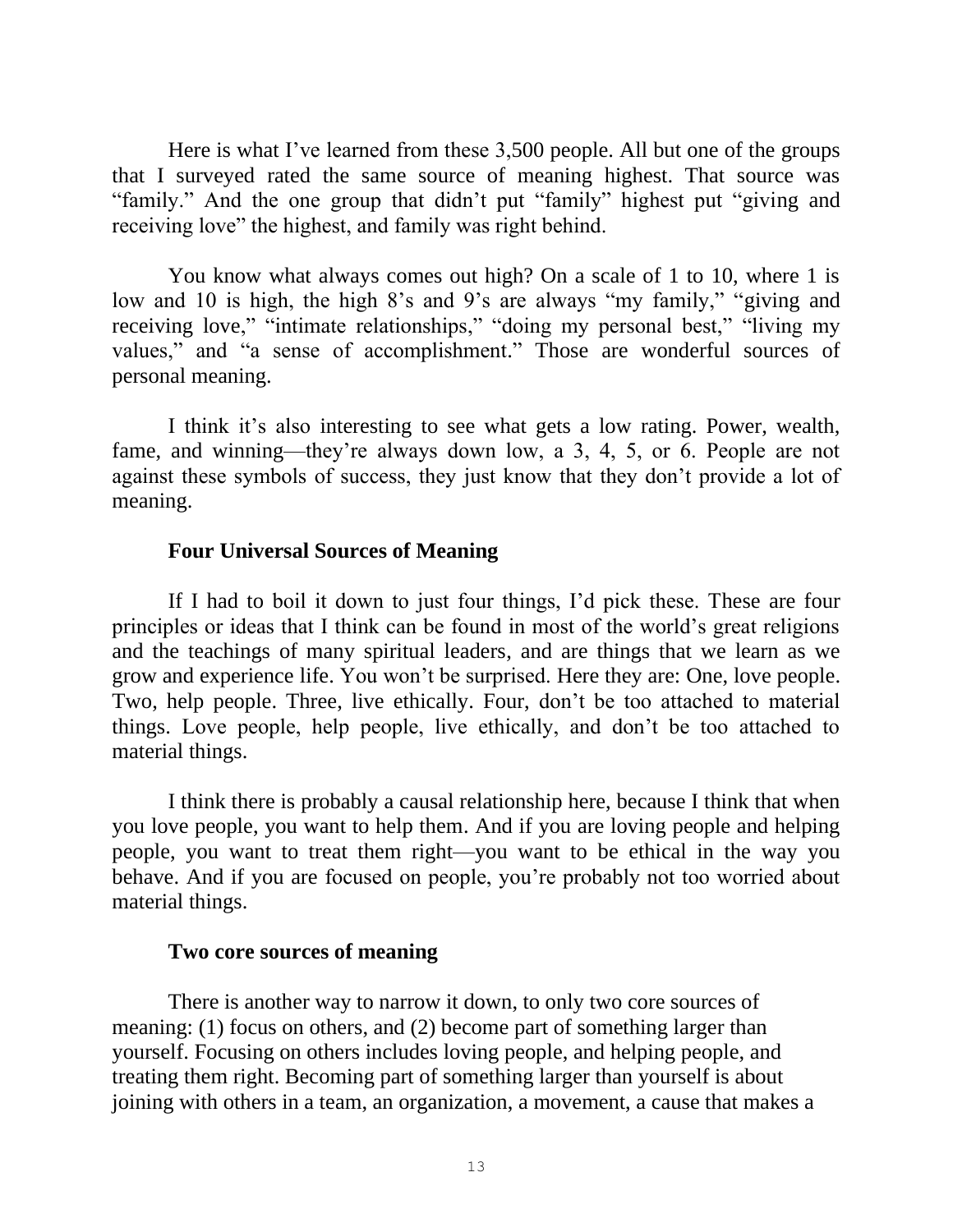difference.

### **One simple source of meaning**

Finally, if you are every feeling down, or discouraged, or empty, and you know you are disconnected from your sources of meaning, there is a simple solution: Go help somebody. Just go help somebody. That will get you focused on someone else, and help you to make a meaningful difference in the world.

All of these fundamental sources of meaning are available to servant leaders. Servant leaders love and help others. It is spiritually renewing. I like to say that servant leaders get material results for their organizations and spiritual returns for themselves. The spiritual returns are in the form of the meaning that gives them strong intrinsic motivation, good mental health, and the opportunity to be deeply happy. That's why I don't think that servant leadership is about self-denial or selfsacrifice. I think it is entirely about self-fulfillment. That kind of self-fulfillment is a huge advantage that servant leaders have over other kinds of leaders.

## **The Paradoxical Commandments**

One of the best things about personal meaning is that you can always find it, no matter what. That is the message of the Paradoxical Commandments that I wrote for student leaders when I was in college back in the 1960s.

The sixties were a provocative time of conflict and confrontation—also, a lot of hope and idealism. What disturbed me the most was seeing so many idealistic young people go out into the world to bring about change, and then come back, much too soon, disappointed or even embittered because the change they sought did not occur, or people didn't seem to appreciate what they were trying to do.

I had two messages for them. First of all, you really have to love people, because love is one of the only motivations that is strong enough to keep you with the people, and with the process, until change is finally achieved. Second, I told them that if they went out and did what they thought was right and good and true, they would get a lot of meaning and satisfaction. If people appreciated them, that was fine, but if they didn't, they were still okay. If they had the meaning, they didn't have to have the glory.

Well, I wrote a booklet for them, a kind of leadership manual, titled *The Silent Revolution: Dynamic Leadership in the Student Council*. In that booklet, I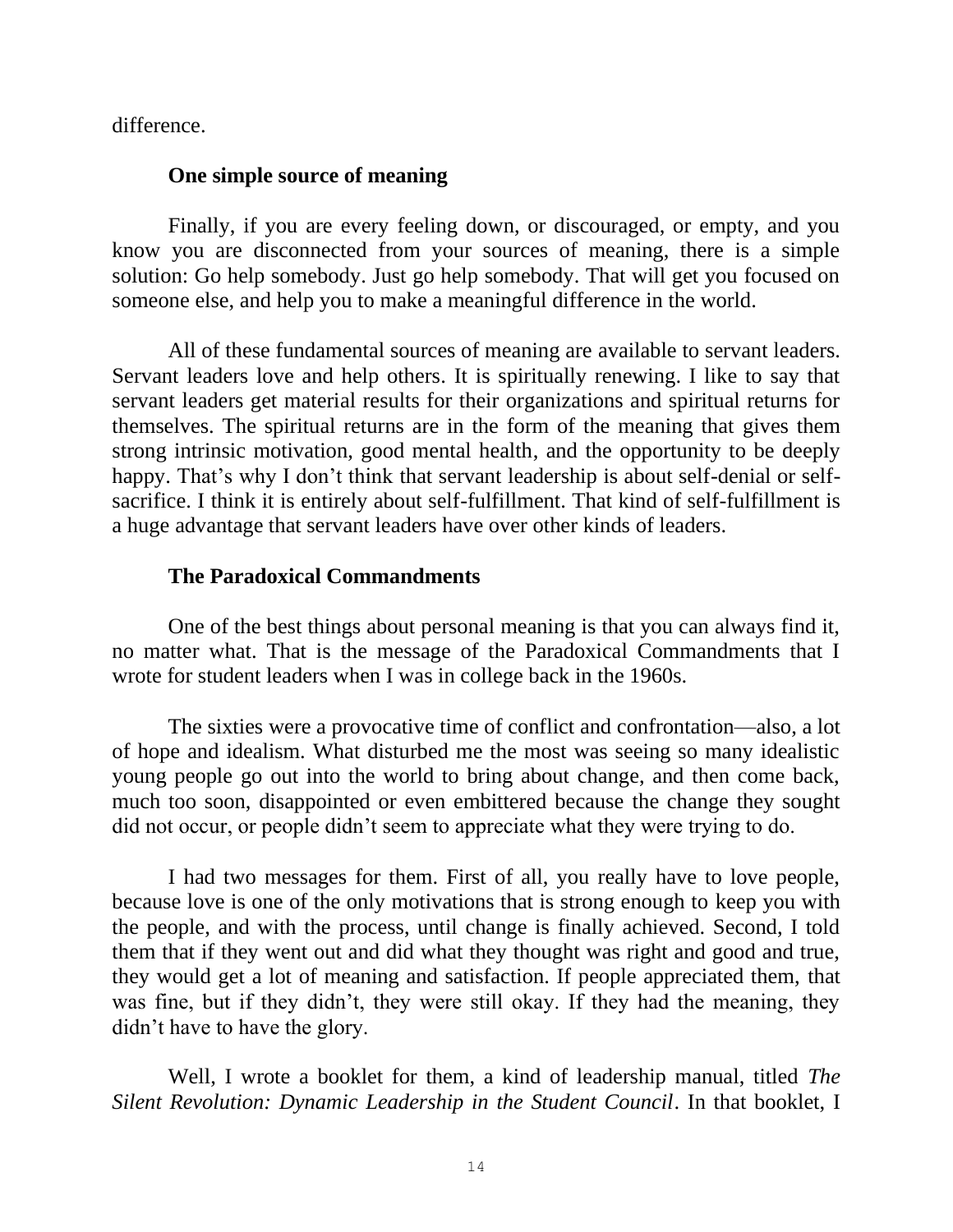wrote 149 words that I called "The Paradoxical Commandments." There are copies for you on the bookmarks that I brought for you. This is what I wrote:

1. People are illogical, unreasonable, and self-centered. Love them anyway.

2. If you do good, people will accuse you of selfish ulterior motives. Do good anyway.

3. If you are successful, you will win false friends and true enemies. Succeed anyway.

4. The good you do today will be forgotten tomorrow. Do good anyway.

5. Honesty and frankness make you vulnerable. Be honest and frank anyway.

6. The biggest men and women with the biggest ideas can be shot down by the smallest men and women with the smallest minds. Think big anyway.

7. People favor underdogs but follow only top dogs. Fight for a few underdogs anyway.

8. What you spend years building may be destroyed overnight. Build anyway.

9. People really need help but may attack you if you do help them. Help people anyway.

And finally:

10. Give the world the best you have and you'll get kicked in the teeth. Give the world the best you have anyway.

Ten Paradoxical Commandments. The Paradoxical Commandments are guidelines for finding personal meaning in the face of adversity. So each one begins with a statement that's difficult, that's about adversity. People are illogical, unreasonable, and self-centered; or the good you do today will be forgotten tomorrow; or people really need help, but may attack you if you do help them.

But each statement of adversity is followed by the positive commandment: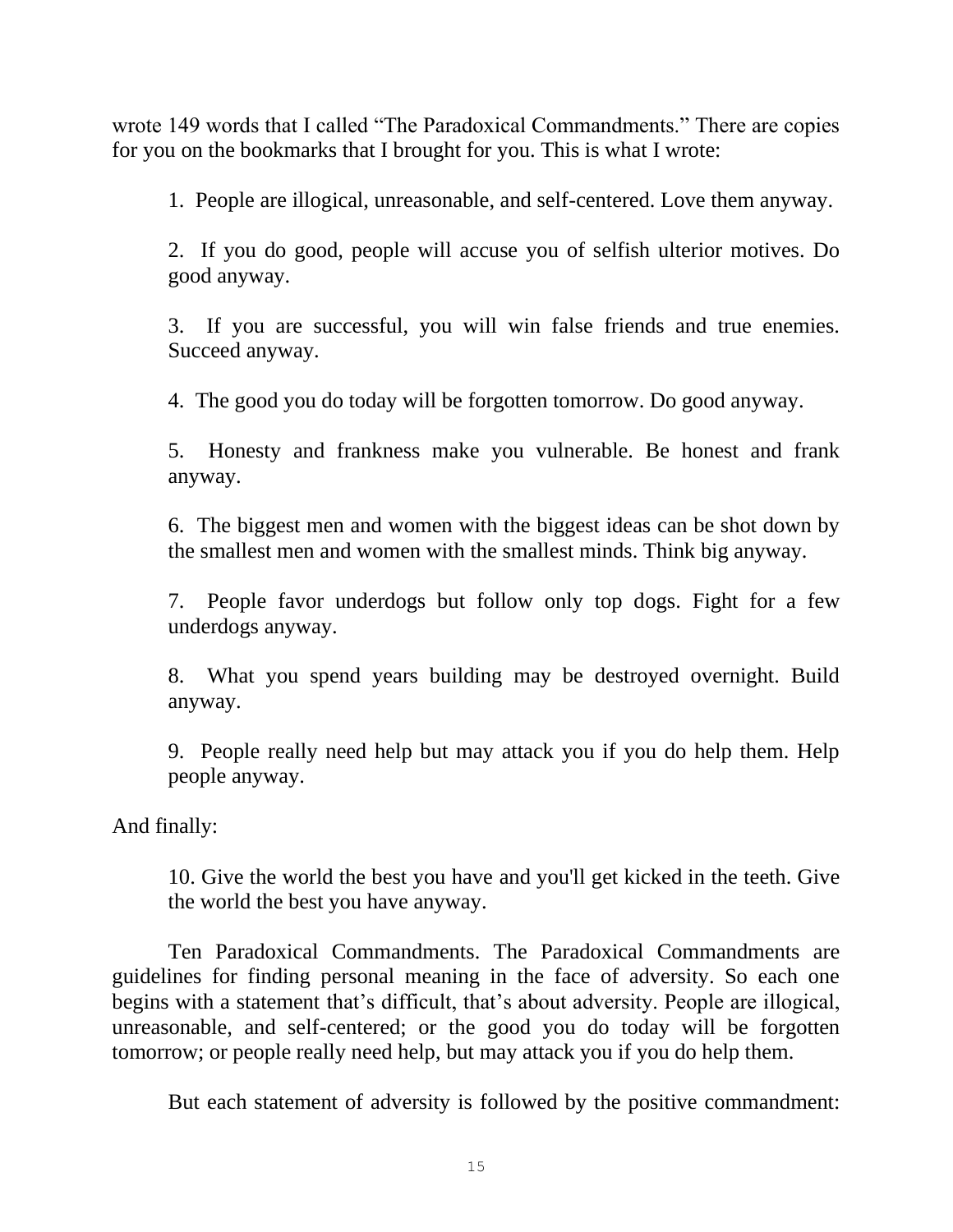Love people anyway. Do good anyway. Help people anyway.

The paradox is this: Even when the world out there is difficult—even when the world out there is crazy—you and I can still find personal meaning and deep happiness. We do that by facing the worst in the world with the best in ourselves. Facing the worst in the world with the best in ourselves.

You and I know that as individuals, we can't control all kinds of things that go on in the world. I mean, as individuals we can control the world economy or population growth, or natural disasters like fires and floods, or when a hurricane might hit or when a terrorist might strike or when a war might break out, or which company will buy which company, which jobs will be created and which jobs will be eliminated. There are so many things we can't control. We can work hard, and prepare, and seize opportunities—we got to do that. We can join with others, and try to influence those external events—we ought to do that. But there are so many things that, as individuals, we just can't control.

What we can control is our inner lives. You and I get to decide who we're going to be and how we're going to live. And we can live our most cherished values, and we can be close to our family and friends, and we can do what we know is right and good and true—no matter what. *No matter what*. And the good news is, that's where people have been finding a lot of meaning, for a long, long time.

Some people look at the Paradoxical Commandments a personal declaration of independence. I can be independent of all that stuff that's happening out there, when it comes to finding meaning and happiness. I can find it anyway.

Other people look at the commandments as a "no excuses" policy. Okay, some people are illogical, unreasonable, and self-centered. So what? That's no excuse. You have to love them anyway. You don't want to limit your life by limiting your love. You have to love them anyway. And maybe the good you do today will be forgotten tomorrow. So what? That's no excuse. You don't run out and do bad. You have to do good anyway. That's who you are, that's your character, that's where the meaning comes from. You have to do good anyway.

I was optimistic then, and I am optimistic now. I believe that if you go out and do what is right, and good, and true, you will often be successful, you will often be recognized, you will often be rewarded. So the question is: What if you aren't? What if you put your heart and mind and soul into it, and your project fails?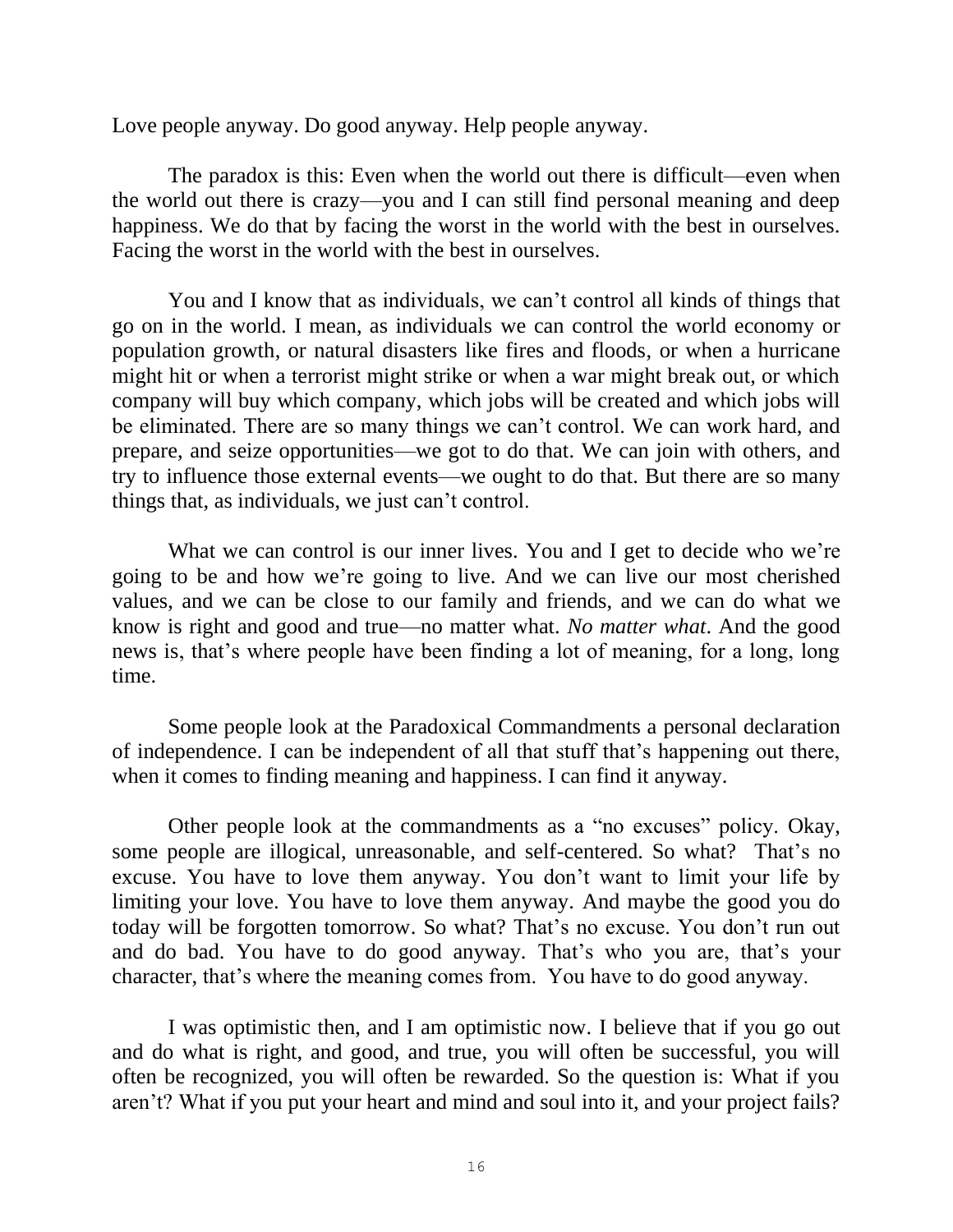What if you do a brilliant job, and nobody notices? And the answer is: So what? So what? You still have to be who you have to be. You still have to do what you have to do. You still have to live your most cherished values, and be close to your family and friends, and do what you know is right and good and true—because that's where you're going to find the most meaning. That's where you're going to find the deep happiness. And you don't want to give that up—don't ever give that up, certainly not when times are tough; certainly not then.

### **Where the Paradoxical Commandments traveled**

Well, I wrote the Paradoxical Commandments in a little booklet for student leaders. The booklet was published in 1968, and we sold about 25,000 or 30,000 copies around the United States, and that was great.

I went on with my life, extended my adolescence as long as possible, went to five different universities. I finally settled down, got married, started a job, started a family. And 25 years went by, and I didn't know what was happening to the Paradoxical Commandments. I know now that what was happening is that people were lifting the Paradoxical Commandments out of that little student council booklet and putting them up on their walls, and their refrigerator doors, and passing them to friends. And they traveled—they traveled all over the world. It is estimated that, as of today, millions of people have used the Paradoxical Commandments.

The discovery that changed my life occurred at my Rotary Club meeting in Honolulu in September 1997. That's when I learned that Mother Teresa had put the Paradoxical Commandments up on the wall of her children's home in Calcutta. That had a big impact on me. I began writing and speaking about the Paradoxical Commandments again, 30 years after I first published them.

*The New York Times* called me the Rip Van Winkle of inspirational gurus. I wrote something when I was 19, thirty years went by, and then I woke up and discovered where it had traveled all those years. I have published four books now that relate to the Paradoxical Commandments, and as a result of my books and the national publicity, I get 10,000 to 15,000 people visiting my website every month, from 70 or 80 countries. Some of them send me messages. They tell me how the Paradoxical Commandments helped them raise their children, or get through a tough time at work, or clarify their personal goals. Others say they have carried the Paradoxical Commandments around in their wallets for twenty years, and they look at them each morning, to help them remember what is most important in their